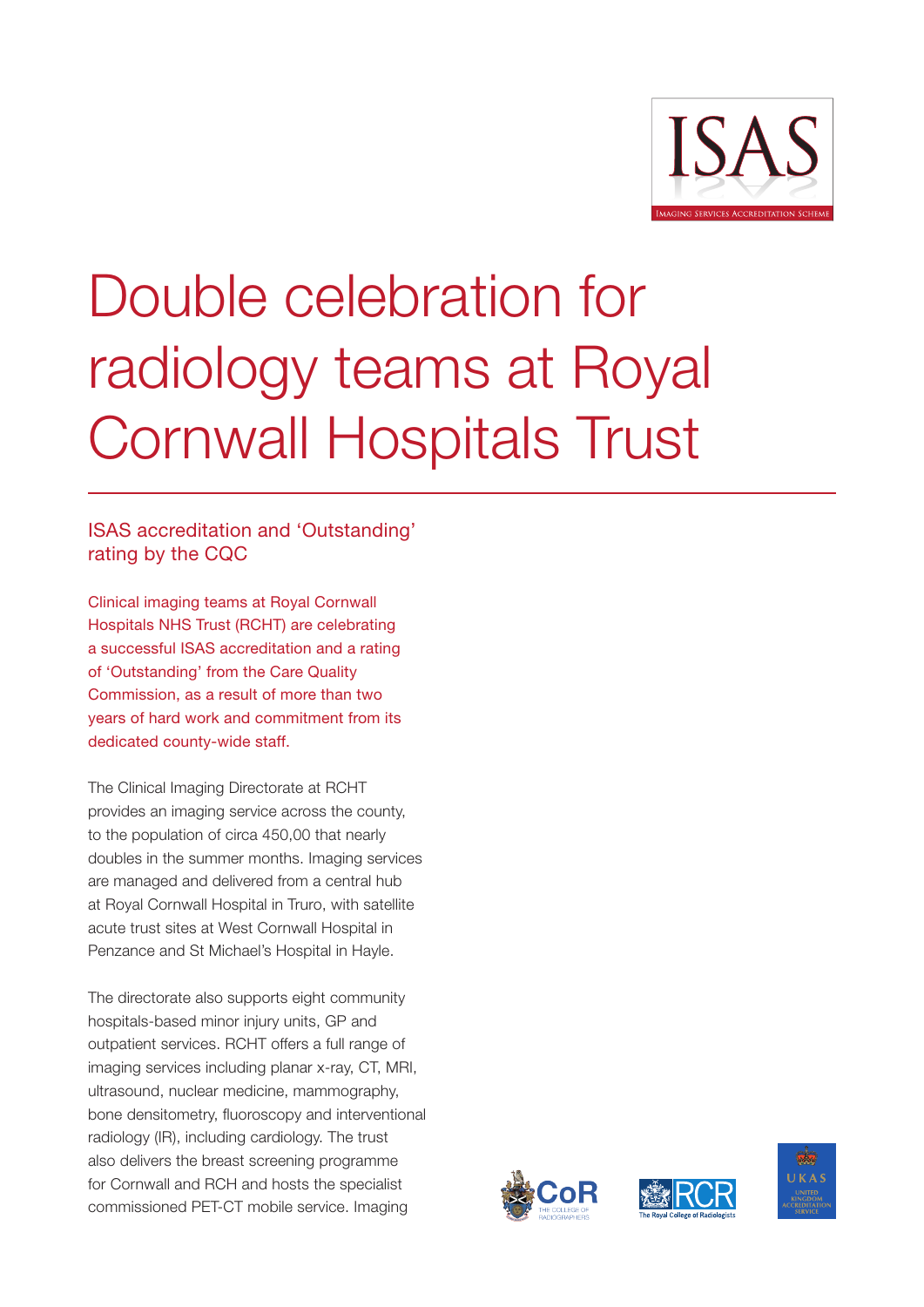services across the county are comprehensively supported by an in-house medical physics service.

Recognising that NHS trusts with ISAS accreditation were viewed positively by the Care Quality Commission (CQC) during inspections and, along with Q-pulse capability and actions arising from a serious incident, the directorate started to work towards ISAS accreditation in earnest. The work was based on a quality management system the clinical imaging teams had started a decade earlier, so there were robust systems and protocols in place.

"There is little doubt that the ISAS preparations enabled us to deliver what was required to assure the CQC of the quality of our service," said Emma Spouse, Imaging Lead.

The ISAS project team was led by the clinical governance lead and the imaging quality lead with each of the five ISAS domains being given a named lead; four were consultant radiologists and one was the imaging services manager. The quality lead radiographer was instrumental in running the accreditation project with Q-pulse and ISAS administration being provided by B3 Business Support.

Each clinical modality is operationally led by a B7 radiographer team lead and a quality link exists in each modality, or at each imaging site, and provided invaluable support in identifying evidence, assurance documents and information to the central ISAS project team.

"The most challenging aspects of driving the ISAS accreditation project were releasing staff time and capacity to work on the application at a time when NHS resources and services are so stretched. This was one of the reasons why we identified strong admin support early on in



## The Imaging Services Accreditation Scheme – ISAS

The Royal College of Radiologists and College of Radiographers have developed the Imaging Services accreditation Scheme (ISAS) to support diagnostic imaging services to manage the quality of their services and make continuous improvements; ensuring that their patients consistently receive high quality services delivered by competent staff working in safe environments.

Accreditation to Professional Standards is supported by the CQC, NHS England, NHS Northern Ireland and NHS Wales.